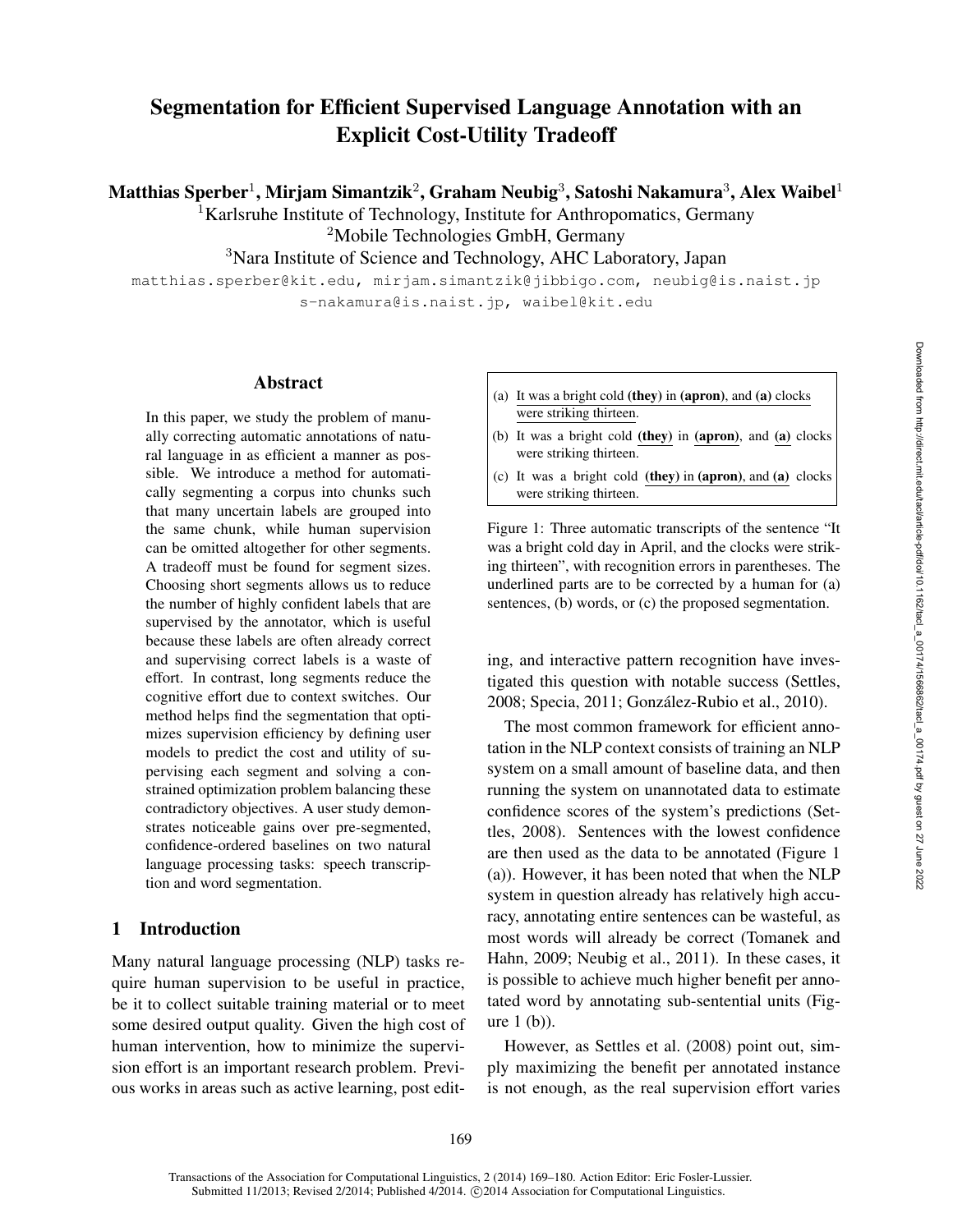

Figure 2: Average annotation time per instance, plotted over different segment lengths. For both tasks, the effort clearly increases for short segments.

greatly across instances. This is particularly important in the context of choosing segments to annotate, as human annotators heavily rely on semantics and context information to process language, and intuitively, a consecutive sequence of words can be supervised faster and more accurately than the same number of words spread out over several locations in a text. This intuition can also be seen in our empirical data in Figure 2, which shows that for the speech transcription and word segmentation tasks described later in Section 5, short segments had a longer annotation time per word. Based on this fact, we argue it would be desirable to present the annotator with a segmentation of the data into easily supervisable chunks that are both large enough to reduce the number of context switches, and small enough to prevent unnecessary annotation (Figure 1 (c)).

In this paper, we introduce a new strategy for natural language supervision tasks that attempts to optimize supervision efficiency by choosing an appropriate segmentation. It relies on a user model that, given a specific segment, predicts the cost and the utility of supervising that segment. Given this user model, the goal is to find a segmentation that minimizes the total predicted cost while maximizing the utility. We balance these two criteria by defining a constrained optimization problem in which one criterion is the optimization objective, while the other criterion is used as a constraint. Doing so allows specifying practical optimization goals such as "remove as many errors as possible given a limited time budget," or "annotate data to obtain some required classifier accuracy in as little time as possible."

Solving this optimization task is computationally

difficult, an NP-hard problem. Nevertheless, we demonstrate that by making realistic assumptions about the segment length, an optimal solution can be found using an integer linear programming formulation for mid-sized corpora, as are common for supervised annotation tasks. For larger corpora, we provide simple heuristics to obtain an approximate solution in a reasonable amount of time.

Experiments over two example scenarios demonstrate the usefulness of our method: Post editing for speech transcription, and active learning for Japanese word segmentation. Our model predicts noticeable efficiency gains, which are confirmed in experiments with human annotators.

## 2 Problem Definition

The goal of our method is to find a segmentation over a corpus of word tokens  $w_1^N$  that optimizes supervision efficiency according to some predictive user model. The user model is denoted as a set of functions  $u_{l,k}(w_a^b)$  that evaluate any possible subsequence  $w_a^b$  of tokens in the corpus according to criteria  $l \in L$ , and supervision modes  $k \in K$ .

Let us illustrate this with an example. Sperber et al. (2013) defined a framework for speech transcription in which an initial, erroneous transcript is created using automatic speech recognition (ASR), and an annotator corrects the transcript either by correcting the words by keyboard, by respeaking the content, or by leaving the words as is. In this case, we could define  $K = \{$  TYPE, RESPEAK, SKIP $\}$ , each constant representing one of these three supervision modes. Our method will automatically determine the appropriate supervision mode for each segment.

The user model in this example might evaluate every segment according to two criteria L, a cost criterion (in terms of supervision time) and a utility criterion (in terms of number of removed errors), when using each mode. Intuitively, respeaking should be assigned both lower cost (because speaking is faster than typing), but also lower utility than typing on a keyboard (because respeaking recognition errors can occur). The SKIP mode denotes the special, unsupervised mode that always returns 0 cost and 0 utility.

Other possible supervision modes include multiple input modalities (Suhm et al., 2001), several human annotators with different expertise and cost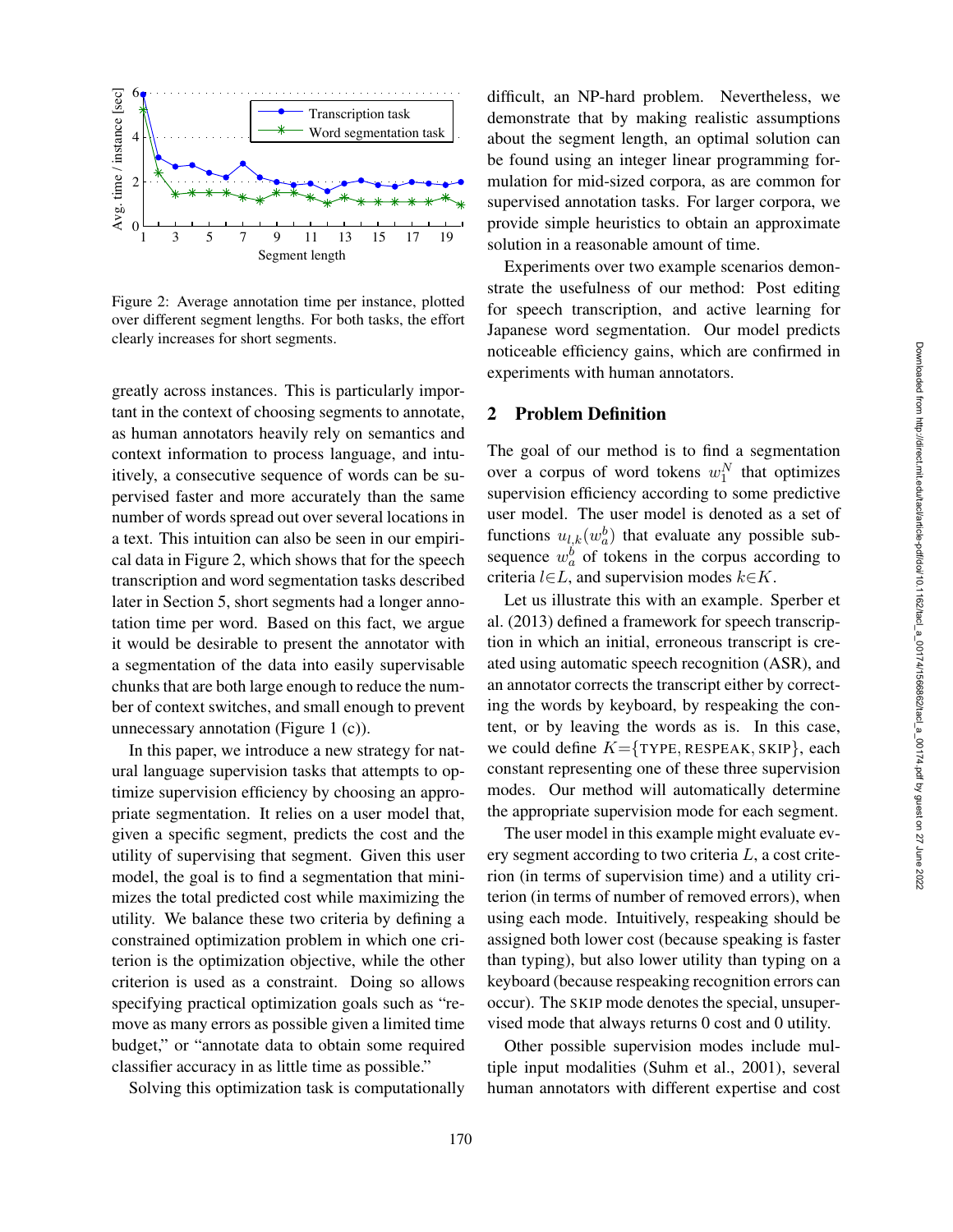(Donmez and Carbonell, 2008), and correction vs. translation from scratch in machine translation (Specia, 2011). Similarly, cost could instead be expressed in monetary terms, or the utility function could predict the improvement of a classifier when the resulting annotation is not intended for direct human consumption, but as training data for a classifier in an active learning framework.

## 3 Optimization Framework

Given this setting, we are interested in simultaneously finding optimal locations and supervision modes for all segments, according to the given criteria. Each resulting segment will be assigned exactly one of these supervision modes. We denote a segmentation of the N tokens of corpus  $w_1^N$ into  $M \leq N$  segments by specifying segment boundinto  $M \le N$  segments by specifying segment bound-<br>ary markers  $s_1^{M+1} = (s_1 = 1, s_2, \dots, s_{M+1} = N+1)$ . Setting a boundary marker  $s_i = a$  means that we put a segment boundary before the  $a$ -th word token (or the end-of-corpus marker for  $a=N+1$ ). Thus our corpus is segmented into token sequences  $[(w_{s_j},...,w_{s_{j+1}-1})]_{j=1}^M$ . The supervision modes assigned to each segment are denoted by  $m_j$ . We favor those segmentations that minimize the cumulative value  $\sum_{j=1}^{M} [u_{l,m_j}(w_{s_j}^{s_{j+1}})]$  for each criterion l. For any criterion where larger values are intuitively better, we flip the sign before defining  $u_{l,m_j}(w_{s_j}^{s_{j+1}})$ to maintain consistency (e.g. negative number of errors removed).

#### 3.1 Multiple Criteria Optimization

In the case of a single criterion ( $|L|=1$ ), we obtain a simple, single-objective unconstrained linear optimization problem, efficiently solvable via dynamic programming (Terzi and Tsaparas, 2006). However, in practice one usually encounters several competing criteria, such as cost and utility, and here we will focus on this more realistic setting. We balance competing criteria by using one as an optimization objective, and the others as constraints.<sup>1</sup> Let crite-



Figure 3: Excerpt of a segmentation graph for an example transcription task similar to Figure 1 (some edges are omitted for readability). Edges are labeled with their mode, predicted number of errors that can be removed, and necessary supervision time. A segmentation scheme might prefer solid edges over dashed ones in this example.

rion  $l'$  be the optimization objective criterion, and let  $C_l$  denote the constraining constants for the criteria  $l \in L_{-l'} = L \setminus \{l'\}$ . We state the optimization problem:

$$
\min_{M; s_1^{M+1}; m_1^M} \sum_{j=1}^M \left[ u_{l',m_j} \left( w_{s_j}^{s_{j+1}} \right) \right]
$$
\n
$$
\text{s.t. } \sum_{j=1}^M \left[ u_{l,m_j} \left( w_{s_j}^{s_{j+1}} \right) \right] \le C_l \quad (\forall l \in L_{-l'})
$$

This constrained optimization problem is difficult to solve. In fact, the NP-hard multiple-choice knapsack problem (Pisinger, 1994) corresponds to a special case of our problem in which the number of segments is equal to the number of tokens, implying that our more general problem is NP-hard as well.

In order to overcome this problem, we reformulate search for the optimal segmentation as a resource-constrained shortest path problem in a directed, acyclic multigraph. While still not efficiently solvable in theory, this problem is well studied in domains such as vehicle routing and crew scheduling (Irnich and Desaulniers, 2005), and it is known that in many practical situations the problem can be solved reasonably efficiently using integer linear programming relaxations (Toth and Vigo, 2001).

In our formalism, the set of nodes V represents the spaces between neighboring tokens, at which the algorithm may insert segment boundaries. A node with index  $i$  represents a segment break before the i-th token, and thus the sequence of the indices in a path directly corresponds to  $s_1^{M+1}$ . Edges E denote the grouping of tokens between the respective

<sup>1</sup> This approach is known as the *bounded objective function method* in multi-objective optimization literature (Marler and Arora, 2004). The very popular *weighted sum method* merges criteria into a single efficiency measure, but is problematic in our case because the number of supervised tokens is unspecified. Unless the weights are carefully chosen, the algorithm might find, e.g., the completely unsupervised or completely su-

pervised segmentation to be most "efficient."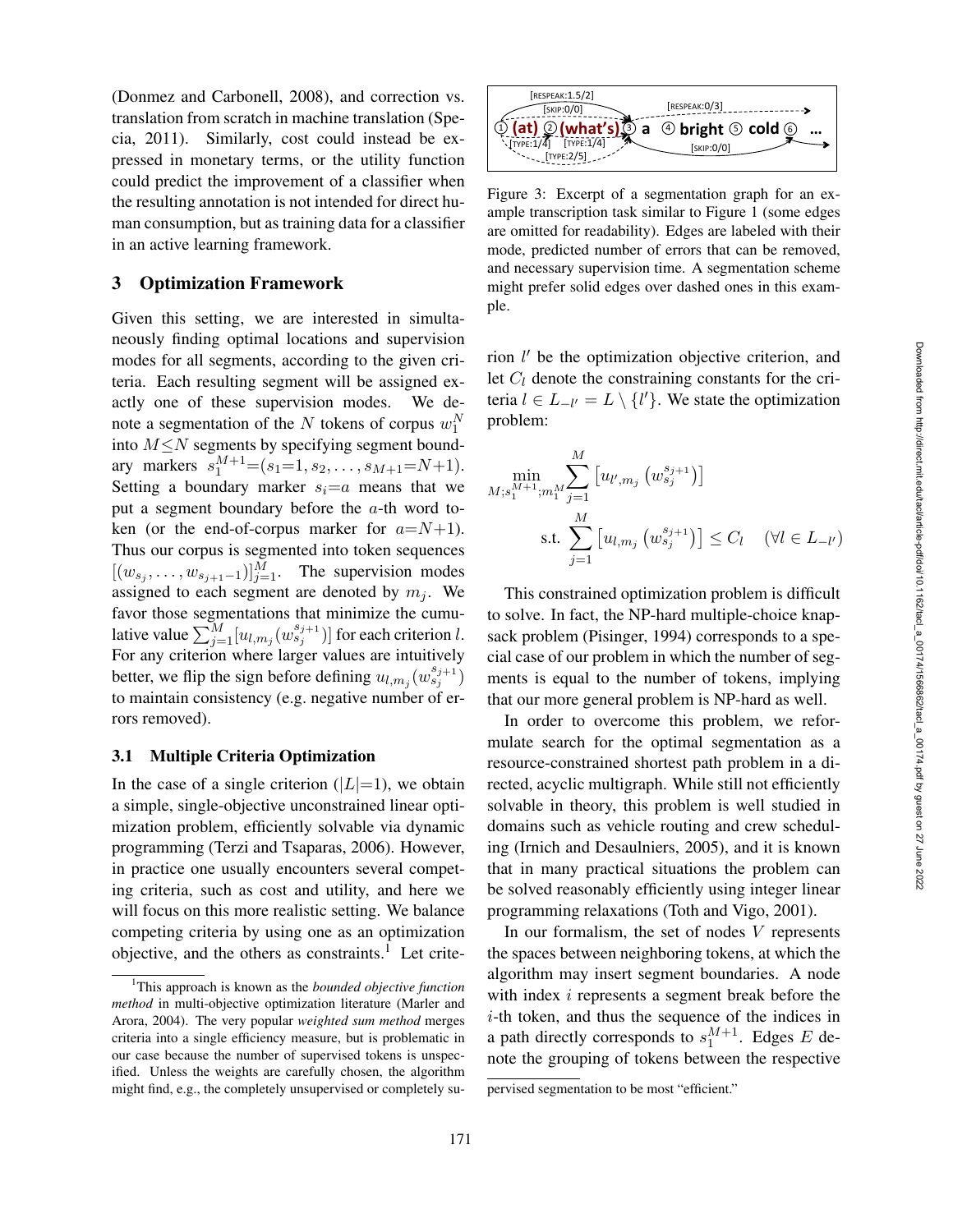nodes into one segment. Edges are always directed from left to right, and labeled with a supervision mode. In addition, each edge between nodes  $i$  and  $j$ is assigned  $u_{l,k}(w_i^{j-1})$  $i^{j-1}$ ), the corresponding predicted value for each criterion  $l \in L$  and supervision mode  $k \in K$ , indicating that the supervision mode of the *j*-th segment in a path directly corresponds to  $m_j$ .

Figure 3 shows an example of what the resulting graph may look like. Our original optimization problem is now equivalent to finding the shortest path between the first and last nodes according to criterion  $l'$ , while obeying the given resource constraints. According to a widely used formulation for the resource constrained shortest path problem, we can define  $E_{ij}$  as the set of competing edges between  $i$  and  $j$ , and express this optimization problem with the following integer linear program (ILP):

$$
\min_{\mathbf{x}} \sum_{i,j \in V} \sum_{k \in E_{ij}} x_{ijk} u_{l',k} (s_i^{j-1}) \tag{1}
$$

s.t. 
$$
\sum_{i,j \in V} \sum_{k \in E_{ij}} x_{ijk} u_{l,k} (s_i^{j-1}) \leq C_l
$$
  

$$
(\forall l \in L_{-l'})
$$
 (2)

$$
\sum_{\substack{i \in V \\ k \in E_{ij}}} x_{ijk} = \sum_{\substack{i \in V \\ k \in E_{ij}}} x_{jik}
$$
\n
$$
(\forall j \in V \setminus \{1, n\})
$$
\n(3)

$$
\sum_{\substack{j\in V\\k\in E_{1j}}} x_{1jk} = 1\tag{4}
$$

$$
\sum_{\substack{i \in V \\ k \in E_{in}}} x_{ink} = 1 \tag{5}
$$

$$
x_{ijk} \in \{0, 1\} \qquad (\forall x_{ijk} \in \mathbf{x}) \quad (6)
$$

The variables  $\mathbf{x} = \{x_{ijk} | i, j \in V, k \in E_{ij}\}\$  denote the activation of the  $k$ 'th edge between nodes  $i$  and  $j$ . The shortest path according to the minimization objective (1), that still meets the resource constraints for the specified criteria (2), is to be computed. The degree constraints (3,4,5) specify that all but the first and last nodes must have as many incoming as outgoing edges, while the first node must have exactly one outgoing, and the last node exactly one incoming edge. Finally, the integrality condition (6) forces all edges to be either fully activated or fully deactivated. The outlined problem formulation can solved directly by using off-the-shelf ILP solvers, here we employ GUROBI (Gurobi Optimization, 2012).

#### 3.2 Heuristics for Approximation

In general, edges are inserted for every supervision mode between every combination of two nodes. The search space can be constrained by removing some of these edges to increase efficiency. In this study, we only consider edges spanning at most 20 tokens.

For cases in which larger corpora are to be annotated, or when the acceptable delay for delivering results is small, a suitable segmentation can be found approximately. The easiest way would be to partition the corpus, e.g. according to its individual documents, divide the budget constraints evenly across all partitions, and then segment each partition independently. More sophisticated methods might approximate the Pareto front for each partition, and distribute the budgets in an intelligent way.

#### 4 User Modeling

While the proposed framework is able to optimize the segmentation with respect to each criterion, it also rests upon the assumption that we can provide user models  $u_{l,k}(w_i^{j-1})$  $i^{(j-1)}$  that accurately evaluate every segment according to the specified criteria and supervision modes. In this section, we discuss our strategies for estimating three conceivable criteria: annotation cost, correction of errors, and improvement of a classifier.

#### 4.1 Annotation Cost Modeling

Modeling cost requires solving a regression problem from features of a candidate segment to annotation cost, for example in terms of supervision time. Appropriate input features depend on the task, but should include notions of complexity (e.g. a confidence measure) and length of the segment, as both are expected to strongly influence supervision time.

We propose using Gaussian process (GP) regression for cost prediction, a start-of-the-art nonparametric Bayesian regression technique (Rasmussen and Williams, 2006) 2. As reported on a similar task by Cohn and Specia (2013), and confirmed by our preliminary experiments, GP regression significantly outperforms popular techniques such as sup-

<sup>&</sup>lt;sup>2</sup>Code available at http://www.gaussianprocess.org/gpml/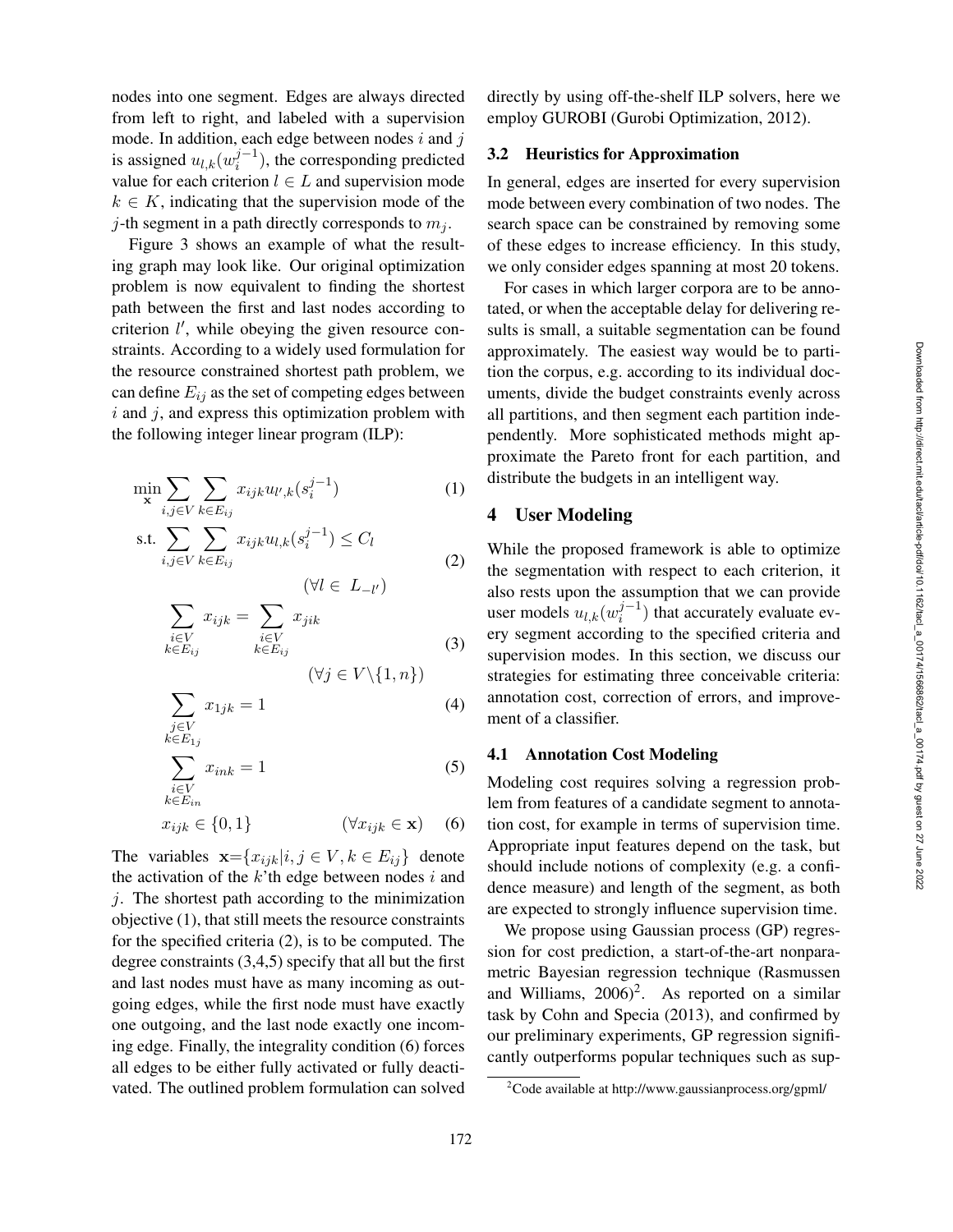port vector regression and least-squares linear regression. We also follow their settings for GP, employing GP regression with a squared exponential kernel with automatic relevance determination. Depending on the number of users and amount of training data available for each user, models may be trained separately for each user (as we do here), or in a combined fashion via multi-task learning as proposed by Cohn and Specia (2013).

It is also crucial for the predictions to be reliable throughout the whole relevant space of segments. If the cost of certain types of segments is systematically underpredicted, the segmentation algorithm might be misled to prefer these, possibly a large number of times.<sup>3</sup> An effective trick to prevent such underpredictions is to predict the log time instead of the actual time. In this way, errors in the critical low end are penalized more strongly, and the time can never become negative.

## 4.2 Error Correction Modeling

As one utility measure, we can use the number of errors corrected, a useful measure for post editing tasks over automatically produced annotations. In order to measure how many errors can be removed by supervising a particular segment, we must estimate both how many errors are in the automatic annotation, and how reliably a human can remove these for a given supervision mode.

Most machine learning techniques can estimate confidence scores in the form of posterior probabilities. To estimate the number of errors, we can sum over one minus the posterior for all tokens, which estimates the Hamming distance from the reference annotation. This measure is appropriate for tasks in which the number of tokens is fixed in advance (e.g. a part-of-speech estimation task), and a reasonable approximation for tasks in which the number of tokens is not known in advance (e.g. speech transcription, cf. Section 5.1.1).

Predicting the particular tokens at which a human will make a mistake is known to be a difficult task (Olson and Olson, 1990), but a simplifying constant human error rate can still be useful. For example, in the task from Section 2, we may suspect a certain number of errors in a transcript segment, and predict, say, 95% of those errors to be removed via typing, but only 85% via respeaking.

## 4.3 Classifier Improvement Modeling

Another reasonable utility measure is accuracy of a classifier trained on the data we choose to annotate in an active learning framework. Confidence scores have been found useful for ranking particular tokens with regards to how much they will improve a classifier (Settles, 2008). Here, we may similarly score segment utility as the sum of its token confidences, although care must be taken to normalize and calibrate the token confidences to be linearly comparable before doing so. While the resulting utility score has no interpretation in absolute terms, it can still be used as an optimization objective (cf. Section 5.2.1).

### 5 Experiments

In this section, we present experimental results examining the effectiveness of the proposed method over two tasks: speech transcription and Japanese word segmentation. 4

## 5.1 Speech Transcription Experiments

Accurate speech transcripts are a much-demanded NLP product, useful by themselves, as training material for ASR, or as input for follow-up tasks like speech translation. With recognition accuracies plateauing, manually correcting (post editing) automatic speech transcripts has become popular. Common approaches are to identify words (Sanchez-Cortina et al., 2012) or (sub-)sentences (Sperber et al., 2013) of low confidence, and have a human editor correct these.

## 5.1.1 Experimental Setup

We conduct a user study in which participants post-edited speech transcripts, given a fixed goal word error rate. The transcription setup was such that the transcriber could see the ASR transcript of parts before and after the segment that he was editing, providing context if needed. When imprecise time alignment resulted in segment breaks that were

<sup>&</sup>lt;sup>3</sup>For instance, consider a model that predicts well for segments of medium size or longer, but underpredicts the supervision time of single-token segments. This may lead the segmentation algorithm to put every token into its own segment, which is clearly undesirable.

<sup>4</sup> Software and experimental data can be downloaded from http://www.msperber.com/research/tacl-segmentation/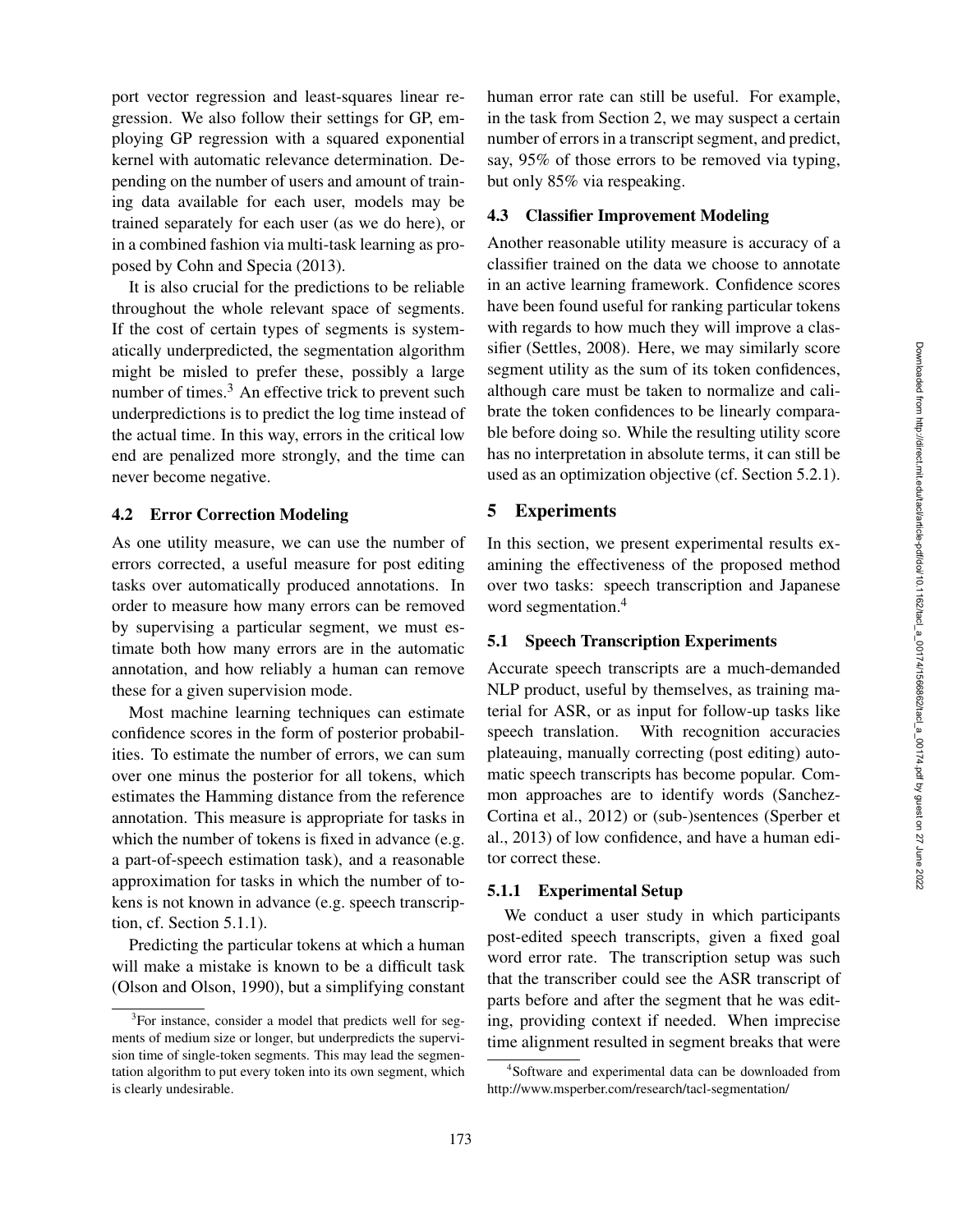slightly "off," as happened occasionally, that context helped guess what was said. The segment itself was transcribed from scratch, as opposed to editing the ASR transcript; besides being arguably more efficient when the ASR transcript contains many mistakes (Nanjo et al., 2006; Akita et al., 2009), preliminary experiments also showed that supervision time is far easier to predict this way. Figure 4 illustrates what the setup looked like.

We used a self-developed transcription tool to conduct experiments. It presents our computed segments one by one, allows convenient input and playback via keyboard shortcuts, and logs user interactions with their time stamps. A selection of TED talks<sup>5</sup> (English talks on technology, entertainment, and design) served as experimental data. While some of these talks contain jargon such as medical terms, they are presented by skilled speakers, making them comparably easy to understand. Initial transcripts were created using the Janus recognition toolkit (Soltau et al., 2001) with a standard, TEDoptimized setup. We used confusion networks for decoding and obtaining confidence scores.

For reasons of simplicity, and better comparability to our baseline, we restricted our experiment to two supervision modes: TYPE and SKIP. We conducted experiments with 3 participants, 1 with several years of experience in transcription, 2 with none. Each participant received an explanation on the transcription guidelines, and a short hands-on training to learn to use our tool. Next, they transcribed a balanced selection of 200 segments of varying length and quality in random order. This data was used to train the user models.

Finally, each participant transcribed another 2 TED talks, with word error rate (WER) 19.96% (predicted: 22.33%). We set a target (predicted) WER of 15% as our optimization constraint,  $6$  and minimize the predicted supervision time as our objective function. Both TED talks were transcribed once using the baseline strategy, and once using the proposed strategy. The order of both strategies was reversed between talks, to minimize learning bias due to transcribing each talk twice.

The baseline strategy was adopted according to

Sperber et al. (2013): We segmented the talk into natural, subsentential units, using Matusov et al. (2006)'s segmenter, which we tuned to reproduce the TED subtitle segmentation, producing a mean segment length of 8.6 words. Segments were added in order of increasing average word confidence, until the user model predicted a WER <15%. The second segmentation strategy was the proposed method, similarly with a resource constraint of WER $<$ 15%.

Supervision time was predicted via GP regression (cf. Section 4.1), using segment length, audio duration, and mean confidence as input features. The output variable was assumed subject to additive Gaussian noise with zero mean, a variance of 5 seconds was chosen empirically to minimize the mean squared error. Utility prediction (cf. Section 4.2) was based on posterior scores obtained from the confusion networks. We found it important to calibrate them, as the posteriors were overconfident especially in the upper range. To do so, we automatically transcribed a development set of TED data, grouped the recognized words into buckets according to their posteriors, and determined the average number of errors per word in each bucket from an alignment with the reference transcript. The mapping from average posterior to average number of errors was estimated via GP regression. The result was summed over all tokens, and multiplied by a constant human confidence, separately determined for each participant.<sup>7</sup>

#### 5.1.2 Simulation Results

To convey a better understanding of the potential gains afforded by our method, we first present a simulated experiment. We assume a transcriber who makes no mistakes, and needs exactly the amount of time predicted by a user model trained on the data of a randomly selected participant. We compare three scenarios: A baseline simulation, in which the baseline segments are transcribed in ascending order of confidence; a simulation using the proposed method, in which we change the WER constraint in small increments; finally, an oracle simulation, which uses

<sup>5</sup> www.ted.com

<sup>&</sup>lt;sup>6</sup>Depending on the level of accuracy required by our final application, this target may be set lower or higher.

<sup>7</sup> More elaborate methods for WER estimation exist, such as by Ogawa et al. (2013), but if our method achieves improvements using simple Hamming distance, incorporating more sophisticated measures will likely achieve similar, or even better accuracy.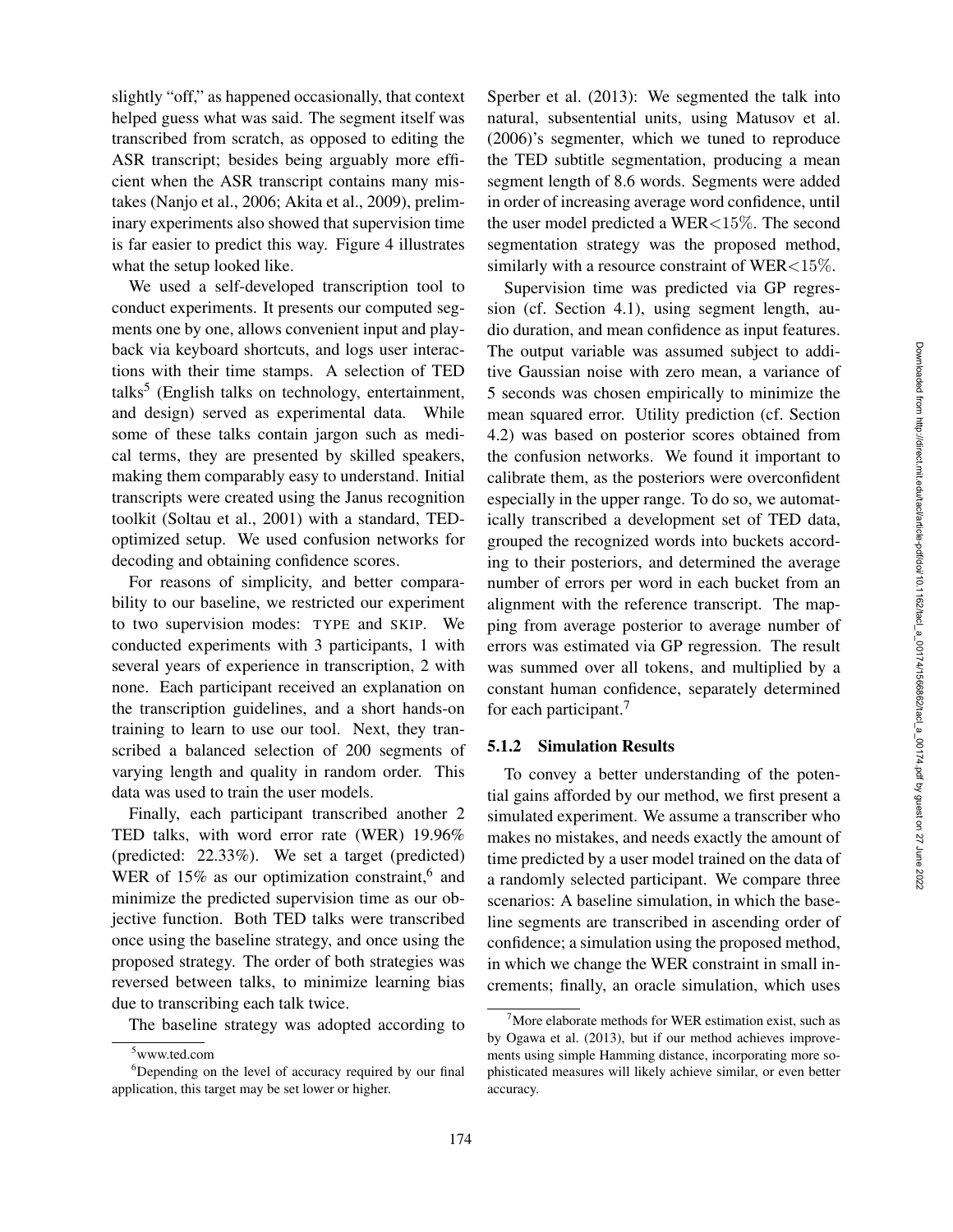| $(3)$ SKIP: "nineteen forty six until today you see the green" |
|----------------------------------------------------------------|
| $ (4)$ TYPE: $\leq$ annotator types: "is the traditional">     |
| $(5)$ SKIP: "Interstate conflict"                              |
| $(6)$ TYPE: $\leq$ annotator types: "the ones we used to" $>$  |
| $(7)$ SKIP:                                                    |

Figure 4: Result of our segmentation method (excerpt). TYPE segments are displayed empty and should be transcribed from scratch. For SKIP segments, the ASR transcript is displayed to provide context. When annotating a segment, the corresponding audio is played back.



Figure 5: Simulation of post editing on example TED talk. The proposed method reduces the WER considerably faster than the baseline at first, later both converge. The much superior oracle simulation indicates room for further improvement.

the proposed method, but uses a utility model that knows the actual number of errors in each segment. For each supervised segment, we simply replace the ASR output with the reference, and measure the resulting WER.

Figure 5 shows the simulation on an example TED talk, based on an initial transcript with 21.9% WER. The proposed method is able to reduce the WER faster than the baseline, up to a certain point where they converge. The oracle simulation is even faster, indicating room for improvement through better confidence scores.

#### 5.1.3 User Study Results

Table 1 shows the results of the user study. First, we note that the WER estimation by our utility model was off by about 2.5%: While the predicted improvement in WER was from 22.33% to 15.0%, the actual improvement was from 19.96% to about 12.5%. The actual resulting WER was consistent

| Participant | <b>Baseline</b> |       | <b>Proposed</b> |             |
|-------------|-----------------|-------|-----------------|-------------|
|             | WER             | Time  | WER             | Time        |
| $P_1$       | 12.26           | 44:05 | 12.18 33:01     |             |
| $P_2$       | 12.75           | 36:19 | 12.77           | 29:54       |
| $P_3$       | 12.70           | 52:42 | 12.50           | 37:57       |
| <b>AVG</b>  | 12.57           | 44.22 |                 | 12.48 33:37 |

Table 1: Transcription task results. For each user, the resulting WER [%] after supervision is shown, along with the time [min] they needed. The unsupervised WER was 19.96%.

across all users, and we observe strong, consistent reductions in supervision time for all participants. Prediction of the necessary supervision time was accurate: Averaged over participants, 45:41 minutes were predicted for the baseline, 44:22 minutes measured. For the proposed method, 32:11 minutes were predicted, 33:37 minutes measured. On average, participants removed 6.68 errors per minute using the baseline, and 8.93 errors per minute using the proposed method, a speed-up of 25.2%.

Note that predicted and measured values are not strictly comparable: In the experiments, to provide a fair comparison participants transcribed the same talks twice (once using baseline, once the proposed method, in alternating order), resulting in a noticeable learning effect. The user model, on the other hand, is trained to predict the case in which a transcriber conducts only one transcription pass.

As an interesting finding, without being informed about the order of baseline and proposed method, participants reported that transcribing according to the proposed segmentation seemed harder, as they found the baseline segmentation more linguistically reasonable. However, this perceived increase in difficulty did not show in efficiency numbers.

#### 5.2 Japanese Word Segmentation Experiments

Word segmentation is the first step in NLP for languages that are commonly written without word boundaries, such as Japanese and Chinese. We apply our method to a task in which we domain-adapt a word segmentation classifier via active learning. In this experiment, participants annotated whether or not a word boundary occurred at certain positions in a Japanese sentence. The tokens to be grouped into segments are positions between adjacent characters.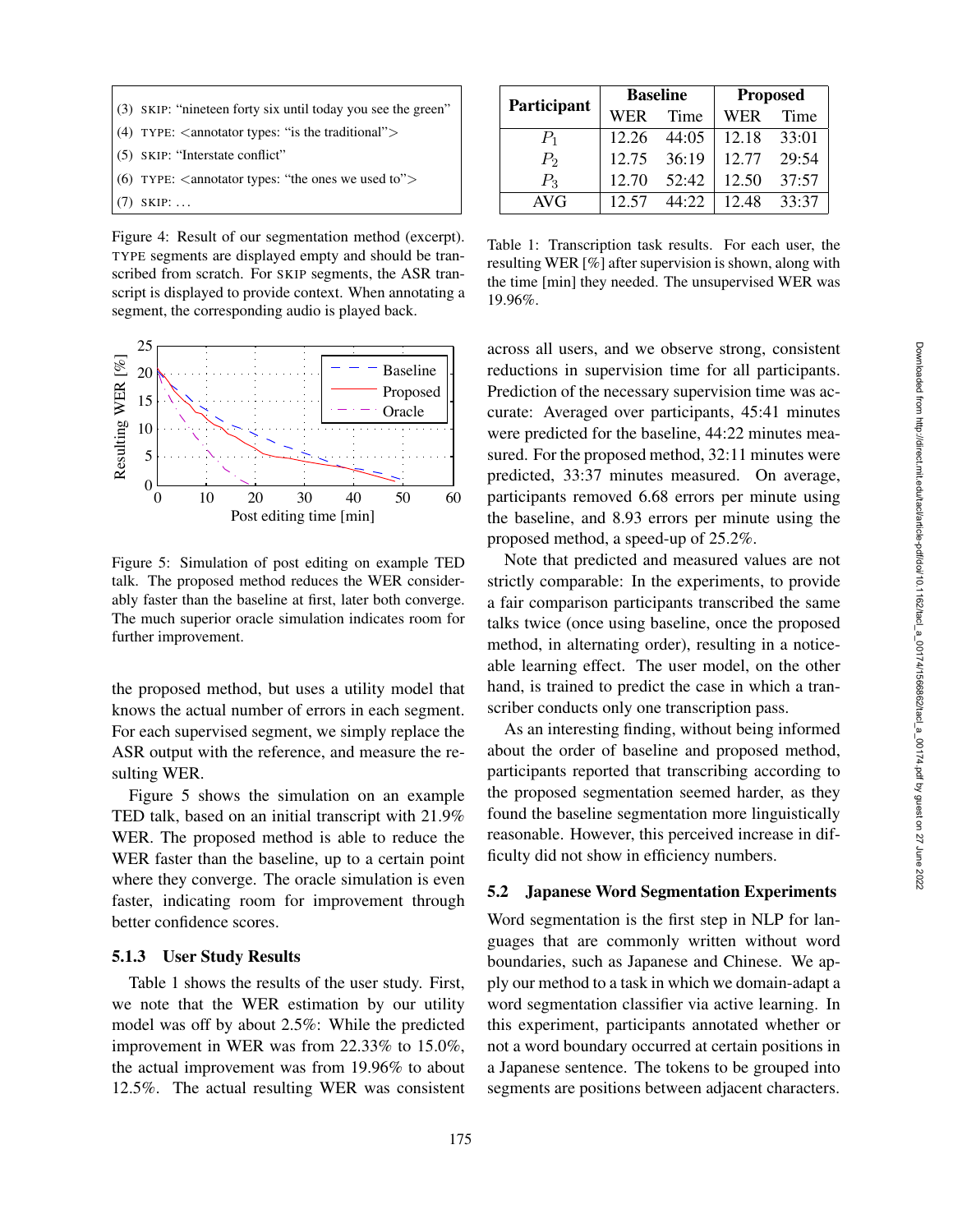#### 5.2.1 Experimental Setup

Neubig et al. (2011) have proposed a pointwise method for Japanese word segmentation that can be trained using partially annotated sentences, which makes it attractive in combination with active learning, as well as our segmentation method. The authors released their method as a software package "KyTea" that we employed in this user study. We used KyTea's active learning domain adaptation toolkit<sup>8</sup> as a baseline.

For data, we used the Balanced Corpus of Contemporary Written Japanese (BCCWJ), created by Maekawa (2008), with the *internet Q&A subcorpus* as in-domain data, and the *whitepaper* subcorpus as background data, a domain adaptation scenario. Sentences were drawn from the in-domain corpus, and the manually annotated data was then used to train KyTea, along with the pre-annotated background data. The goal (objective function) was to improve KyTea's classification accuracy on an indomain test set, given a constrained time budget of 30 minutes. There were again 2 supervision modes: ANNOTATE and SKIP. Note that this is essentially a batch active learning setup with only one iteration.

We conducted experiments with one expert with several years of experience with Japanese word segmentation annotation, and three non-expert native speakers with no prior experience. Japanese word segmentation is not a trivial task, so we provided non-experts with training, including explanation of the segmentation standard, a supervised test with immediate feedback and explanations, and hands-on training to get used to the annotation software.

Supervision time was predicted via GP regression (cf. Section 4.1), using the segment length and mean confidence as input features. As before, the output variable was assumed subject to additive Gaussian noise with zero mean and 5 seconds variance. To obtain training data for these models, each participant annotated about 500 example instances, drawn from the adaptation corpus, grouped into segments and balanced regarding segment length and difficulty.

For utility modeling (cf. Section 4.3), we first normalized KyTea's confidence scores, which are given in terms of SVM margin, using a sigmoid function (Platt, 1999). The normalization parameter was selected so that the mean confidence on a development set corresponded to the actual classifier accuracy. We derive our measure of classifier improvement for correcting a segment by summing over one minus the calibrated confidence for each of its tokens. To analyze how well this measure describes the actual training utility, we trained KyTea using the background data plus disjoint groups of 100 in-domain instances with similar probabilities and measured the achieved reduction of prediction errors. The correlation between each group's mean utility and the achieved error reduction was 0.87. Note that we ignore the decaying returns usually observed as more data is added to the training set. Also, we did not attempt to model user errors. Employing a constant base error rate, as in the transcription scenario, would change segment utilities only by a constant factor, without changing the resulting segmentation.

After creating the user models, we conducted the main experiment, in which each participant annotated data that was selected from a pool of 1000 in-domain sentences using two strategies. The first, baseline strategy was as proposed by Neubig et al. (2011). Queries are those instances with the lowest confidence scores. Each query is then extended to the left and right, until a word boundary is predicted. This strategy follows similar reasoning as was the premise to this paper: To decide whether or not a position in a text corresponds to a word boundary, the annotator has to acquire surrounding context information. This context acquisition is relatively time consuming, so he might as well label the surrounding instances with little additional effort. The second strategy was our proposed, more principled approach. Queries of both methods were shuffled to minimize bias due to learning effects. Finally, we trained KyTea using the results of both methods, and compared the achieved classifier improvement and supervision times.

#### 5.2.2 User Study Results

Table 2 summarizes the results of our experiment. It shows that the annotations by each participant resulted in a better classifier for the proposed method than the baseline, but also took up considerably more time, a less clear improvement than for the transcription task. In fact, the total error for time predictions was as high as 12.5% on average,

<sup>8</sup> http://www.phontron.com/kytea/active.html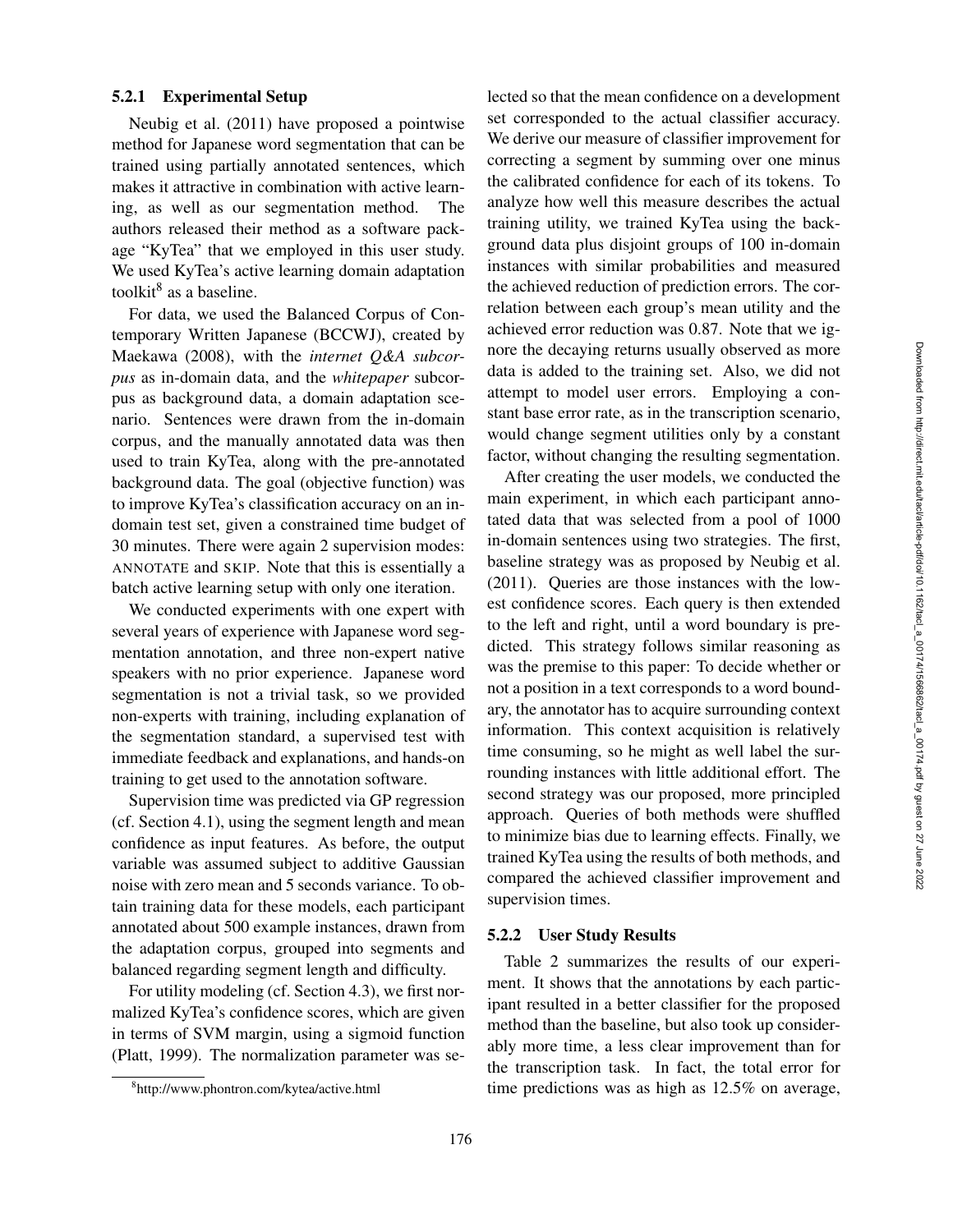| Participant         | <b>Baseline</b> |       | <b>Proposed</b> |       |
|---------------------|-----------------|-------|-----------------|-------|
|                     | Time            | Acc.  | Time            | Acc.  |
| Expert              | 25:50           | 96.17 | 32:45           | 96.55 |
| NonExp <sub>1</sub> | 22:05           | 95.79 | 26:44           | 95.98 |
| Non $Exp_2$         | 23:37           | 96.15 | 31:28           | 96.21 |
| NonExp <sub>3</sub> | 25:23           | 96.38 | 33:36           | 96.45 |

Table 2: Word segmentation task results, for our expert and 3 non-expert participants. For each participant, the resulting classifier accuracy [%] after supervision is shown, along with the time [min] they needed. The unsupervised accuracy was 95.14%.

where the baseline method tended take less time than predicted, the proposed method more time. This is in contrast to a much lower total error (within  $1\%$ ) when cross-validating our user model training data. This is likely due to the fact that the data for training the user model was selected in a balanced manner, as opposed to selecting difficult examples, as our method is prone to do. Thus, we may expect much better predictions when selecting user model training data that is more similar to the test case.

Plotting classifier accuracy over annotation time draws a clearer picture. Let us first analyze the results for the expert annotator. Figure 6 (E.1) shows that the proposed method resulted in consistently better results, indicating that time predictions were still effective. Note that this comparison may put the proposed method at a slight disadvantage by comparing intermediate results despite optimizing globally.

For the non-experts, the improvement over the baseline is less consistent, as can be seen in Figure 6 (N.1) for one representative. According to our analysis, this can be explained by two factors: (1) The non-experts' annotation error (6.5% on average) was much higher than the expert's (2.7%), resulting in a somewhat irregular classifier learning curve. (2) The variance in annotation time per segment was consistently higher for the nonexperts than the expert, indicated by an average per-segment prediction error of 71% vs. 58% relative to the mean actual value, respectively. Informally speaking, non-experts made more mistakes, and were more strongly influenced by the difficulty of a particular segment (which was higher on average with the proposed method, as indicated by a



Figure 6: Classifier improvement over time, depicted for the expert  $(E)$  and a non-expert  $(N)$ . The graphs show numbers based on (1) actual annotations and user models as in Sections 4.1 and 4.3, (2) error-free annotations, (3) measured times replaced by predicted times, and (4) both reference annotations and replaced time predictions.

lower average confidence).<sup>9</sup>

In Figures 6 (2-4) we present a simulation experiment in which we first pretend as if annotators made no mistakes, then as if they needed exactly as much time as predicted for each segment, and then both. This cheating experiment works in favor of the proposed method, especially for the non-expert. We may conclude that our segmentation approach is effective for the word segmentation task, but requires more accurate time predictions. Better user models will certainly help, although for the presented scenario our method may be most useful for an expert annotator.

<sup>&</sup>lt;sup>9</sup>Note that the non-expert in the figure annotated much faster than the expert, which explains the comparable classification result despite making more annotation errors. This is in contrast to the other non-experts, who were slower.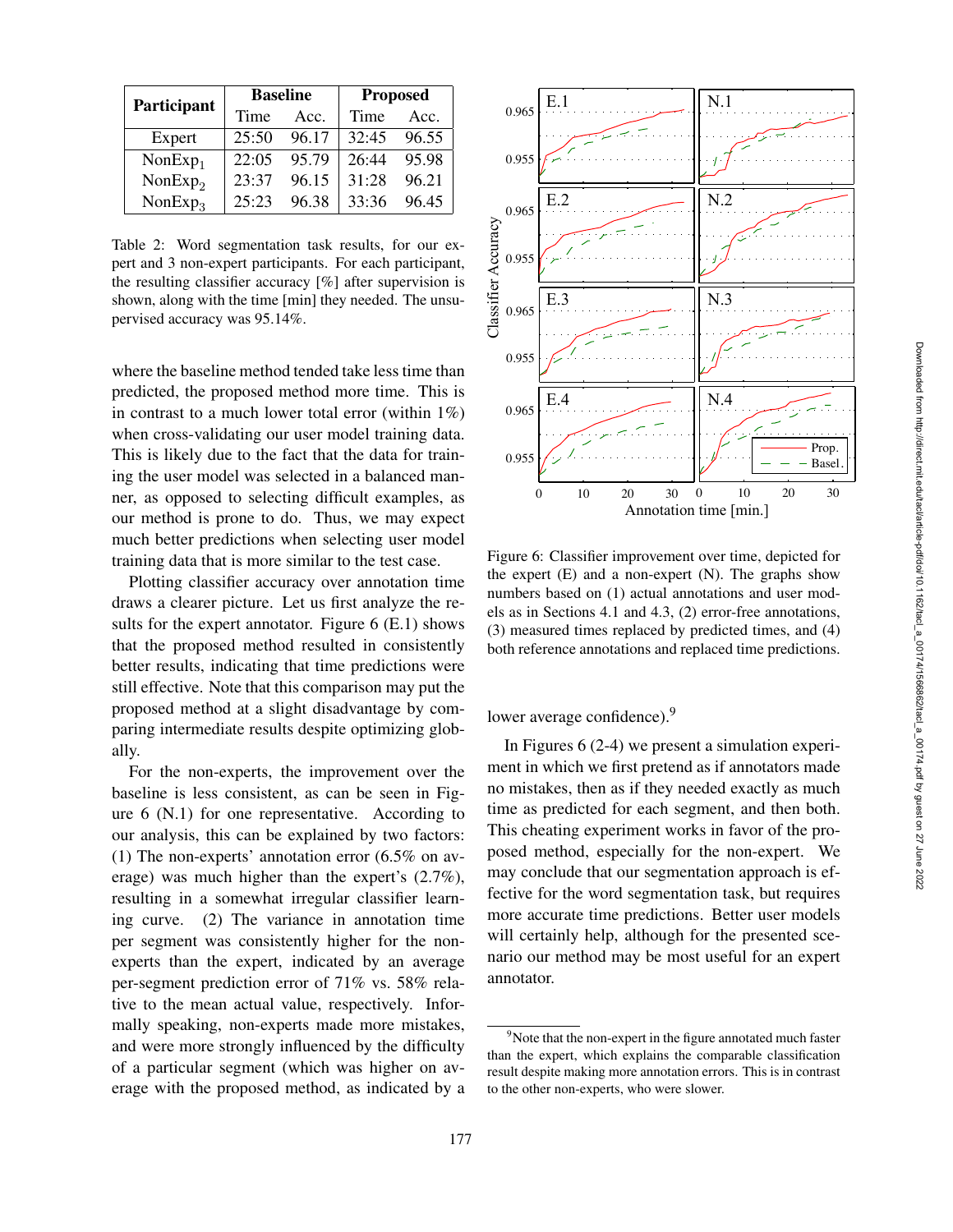# 5.3 Computational Efficiency

Since our segmentation algorithm does not guarantee polynomial runtime, computational efficiency was a concern, but did not turn out problematic. On a consumer laptop, the solver produced segmentations within a few seconds for a single document containing several thousand tokens, and within hours for corpora consisting of several dozen documents. Runtime increased roughly quadratically with respect to the number of segmented tokens. We feel that this is acceptable, considering that the time needed for human supervision will likely dominate the computation time, and reasonable approximations can be made as noted in Section 3.2.

# 6 Relation to Prior Work

Efficient supervision strategies have been studied across a variety of NLP-related research areas, and received increasing attention in recent years. Examples include post editing for speech recognition (Sanchez-Cortina et al., 2012), interactive machine translation (Gonzalez-Rubio et al., 2010), ac- ´ tive learning for machine translation (Haffari et al., 2009; González-Rubio et al., 2011) and many other NLP tasks (Olsson, 2009), to name but a few studies.

It has also been recognized by the active learning community that correcting the most useful parts first is often not optimal in terms of efficiency, since these parts tend to be the most difficult to manually annotate (Settles et al., 2008). The authors advocate the use of a user model to predict the supervision effort, and select the instances with best "bang-for-thebuck." This prediction of supervision effort was successful, and was further refined in other NLP-related studies (Tomanek et al., 2010; Specia, 2011; Cohn and Specia, 2013). Our approach to user modeling using GP regression is inspired by the latter.

Most studies on user models consider only supervision effort, while neglecting the accuracy of human annotations. The view on humans as a perfect oracle has been criticized (Donmez and Carbonell, 2008), since human errors are common and can negatively affect supervision utility. Research on human-computer-interaction has identified the modeling of human errors as very difficult (Olson and Olson, 1990), depending on factors such as user experience, cognitive load, user interface design, and fatigue. Nevertheless, even the simple error model used in our post editing task was effective.

The active learning community has addressed the problem of balancing utility and cost in some more detail. The previously reported "bang-for-the-buck" approach is a very simple, greedy approach to combine both into one measure. A more theoretically founded scalar optimization objective is the net benefit (utility minus costs) as proposed by Vijayanarasimhan and Grauman (2009), but unfortunately is restricted to applications where both can be expressed in terms of the same monetary unit. Vijayanarasimhan et al. (2010) and Donmez and Carbonell (2008) use a more practical approach that specifies a constrained optimization problem by allowing only a limited time budget for supervision. Our approach is a generalization thereof and allows either specifying an upper bound on the predicted cost, or a lower bound on the predicted utility.

The main novelty of our presented approach is the explicit modeling and selection of segments of various sizes, such that annotation efficiency is optimized according to the specified constraints. While some works (Sassano and Kurohashi, 2010; Neubig et al., 2011) have proposed using subsentential segments, we are not aware of any previous work that explicitly optimizes that segmentation.

# 7 Conclusion

We presented a method that can effectively choose a segmentation of a language corpus that optimizes supervision efficiency, considering not only the actual usefulness of each segment, but also the annotation cost. We reported noticeable improvements over strong baselines in two user studies. Future user experiments with more participants would be desirable to verify our observations, and allow further analysis of different factors such as annotator expertise. Also, future research may improve the user modeling, which will be beneficial for our method.

## Acknowledgments

The research leading to these results has received funding from the European Union Seventh Framework Programme (FP7/2007-2013) under grant agreement n 287658 Bridges Across the Language Divide (EU-BRIDGE).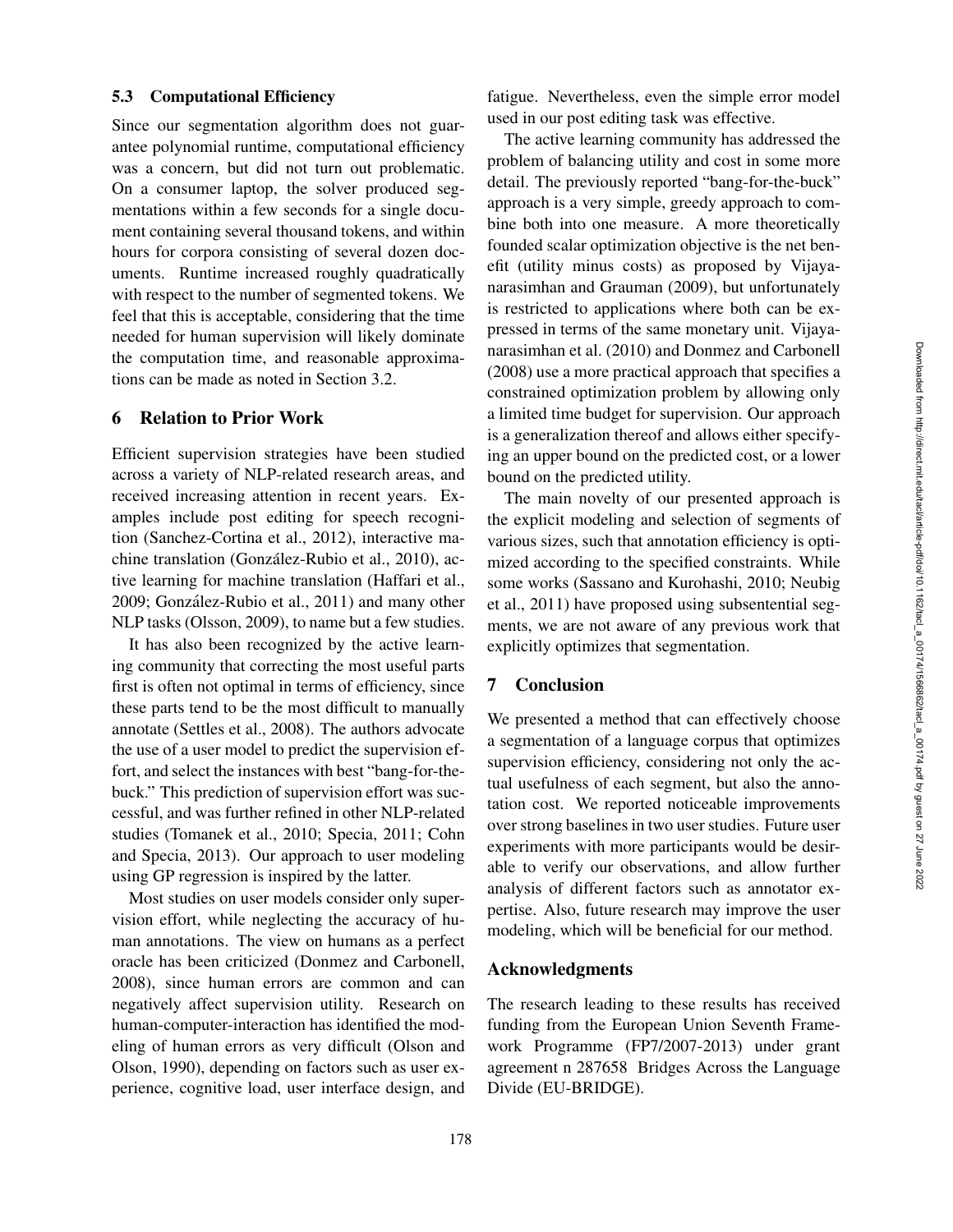## References

- Yuya Akita, Masato Mimura, and Tatsuya Kawahara. 2009. Automatic Transcription System for Meetings of the Japanese National Congress. In *Interspeech* , pages 84–87, Brighton, UK.
- Trevor Cohn and Lucia Specia. 2013. Modelling Annotator Bias with Multi-task Gaussian Processes: An Application to Machine Translation Quality Estimation. In *Association for Computational Linguistics Conference (ACL)*, Sofia, Bulgaria.
- Pinar Donmez and Jaime Carbonell. 2008. Proactive Learning : Cost-Sensitive Active Learning with Multiple Imperfect Oracles. In *Conference on Information and Knowledge Management (CIKM)*, pages 619–628, Napa Valley, CA, USA.
- Jesús González-Rubio, Daniel Ortiz-Martínez, and Francisco Casacuberta. 2010. Balancing User Effort and Translation Error in Interactive Machine Translation Via Confidence Measures. In *Association for Computational Linguistics Conference (ACL), Short Papers Track*, pages 173–177, Uppsala, Sweden.
- Jesús González-Rubio, Daniel Ortiz-Martínez, and Francisco Casacuberta. 2011. An active learning scenario for interactive machine translation. In *International Conference on Multimodal Interfaces (ICMI)*, pages 197–200, Alicante, Spain.
- Gurobi Optimization. 2012. Gurobi Optimizer Reference Manual.
- Gholamreza Haffari, Maxim Roy, and Anoop Sarkar. 2009. Active Learning for Statistical Phrase-based Machine Translation. In *North American Chapter of the Association for Computational Linguistics - Human Language Technologies Conference (NAACL-HLT)*, pages 415–423, Boulder, CO, USA.
- Stefan Irnich and Guy Desaulniers. 2005. Shortest Path Problems with Resource Constraints. In *Column Generation*, pages 33–65. Springer US.
- Kikuo Maekawa. 2008. Balanced Corpus of Contemporary Written Japanese. In *International Joint Conference on Natural Language Processing (IJCNLP)*, pages 101–102, Hyderabad, India.
- R. Timothy Marler and Jasbir S. Arora. 2004. Survey of multi-objective optimization methods for engineering. *Structural and Multidisciplinary Optimization*, 26(6):369–395, April.
- Evgeny Matusov, Arne Mauser, and Hermann Ney. 2006. Automatic Sentence Segmentation and Punctuation Prediction for Spoken Language Translation. In *International Workshop on Spoken Language Translation (IWSLT)*, pages 158–165, Kyoto, Japan.
- Hiroaki Nanjo, Yuya Akita, and Tatsuya Kawahara. 2006. Computer Assisted Speech Transcription System for Efficient Speech Archive. In *Western Pacific Acoustics Conference (WESPAC)*, Seoul, Korea.
- Graham Neubig, Yosuke Nakata, and Shinsuke Mori. 2011. Pointwise Prediction for Robust , Adaptable Japanese Morphological Analysis. In *Association for Computational Linguistics: Human Language Technologies Conference (ACL-HLT)*, pages 529–533, Portland, OR, USA.
- Atsunori Ogawa, Takaaki Hori, and Atsushi Nakamura. 2013. Discriminative Recognition Rate Estimation For N-Best List and Its Application To N-Best Rescoring. In *International Conference on Acoustics, Speech, and Signal Processing (ICASSP)*, pages 6832– 6836, Vancouver, Canada.
- Judith Reitman Olson and Gary Olson. 1990. The Growth of Cognitive Modeling in Human-Computer Interaction Since GOMS. *Human-Computer Interaction*, 5(2):221–265, June.
- Fredrik Olsson. 2009. A literature survey of active machine learning in the context of natural language processing. Technical report, SICS Sweden.
- David Pisinger. 1994. A Minimal Algorithm for the Multiple-Choice Knapsack Problem. *European Journal of Operational Research*, 83(2):394–410.
- John C. Platt. 1999. Probabilistic Outputs for Support Vector Machines and Comparisons to Regularized Likelihood Methods. In *Advances in Large Margin Classifiers*, pages 61–74. MIT Press.
- Carl E. Rasmussen and Christopher K.I. Williams. 2006. *Gaussian Processes for Machine Learning*. MIT Press, Cambridge, MA, USA.
- Isaias Sanchez-Cortina, Nicolas Serrano, Alberto Sanchis, and Alfons Juan. 2012. A prototype for Interactive Speech Transcription Balancing Error and Supervision Effort. In *International Conference on Intelligent User Interfaces (IUI)*, pages 325–326, Lisbon, Portugal.
- Manabu Sassano and Sadao Kurohashi. 2010. Using Smaller Constituents Rather Than Sentences in Active Learning for Japanese Dependency Parsing. In *Association for Computational Linguistics Conference (ACL)*, pages 356–365, Uppsala, Sweden.
- Burr Settles, Mark Craven, and Lewis Friedland. 2008. Active Learning with Real Annotation Costs. In *Neural Information Processing Systems Conference (NIPS) - Workshop on Cost-Sensitive Learning*, Lake Tahoe, NV, United States.
- Burr Settles. 2008. An Analysis of Active Learning Strategies for Sequence Labeling Tasks. In *Conference on Empirical Methods in Natural Language Processing (EMNLP)*, pages 1070–1079, Honolulu, USA.
- Hagen Soltau, Florian Metze, Christian Fügen, and Alex Waibel. 2001. A One-Pass Decoder Based on Polymorphic Linguistic Context Assignment. In *Automatic Speech Recognition and Understanding Work-*